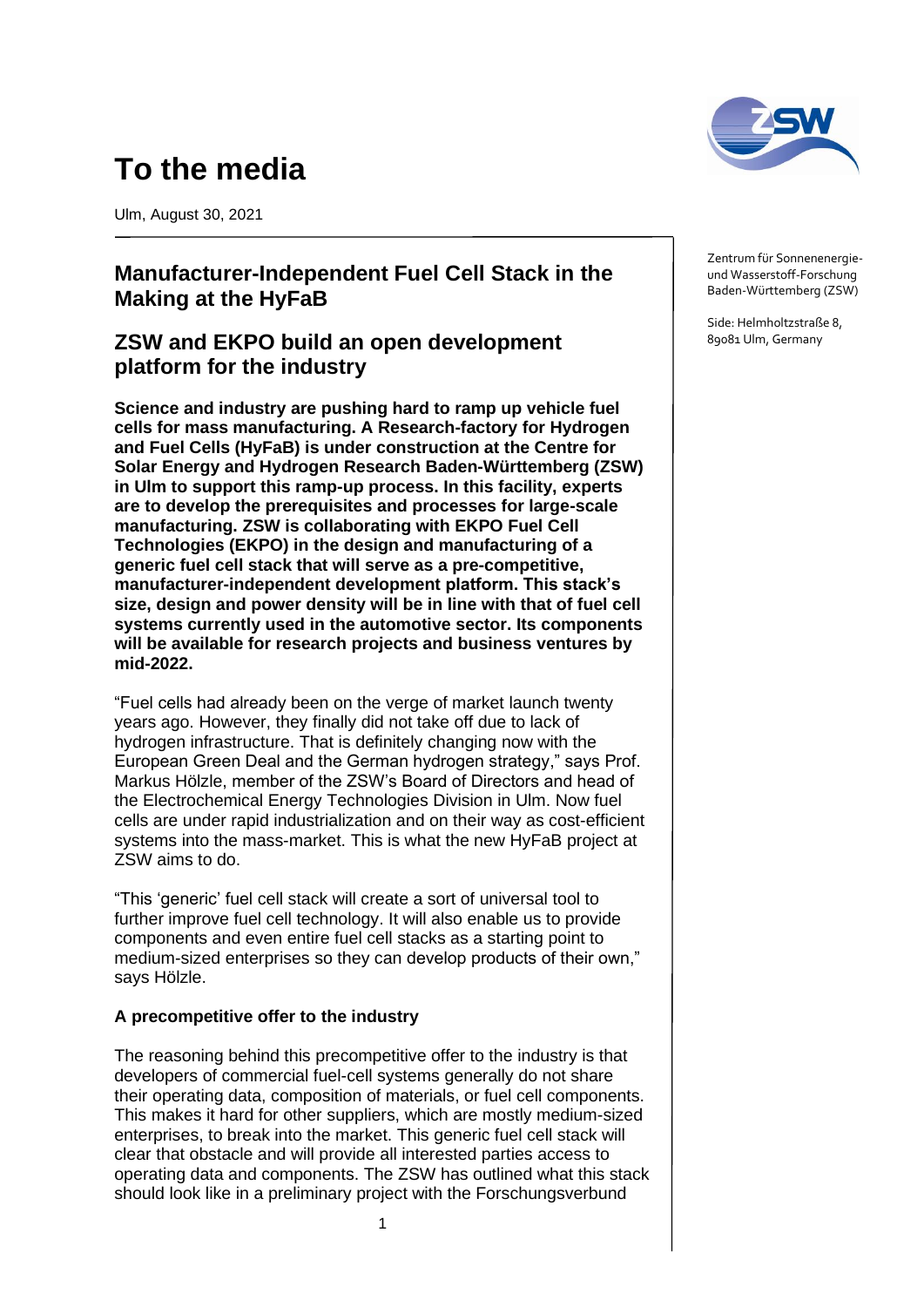

Verbrennungskraftmaschinen (FVV), a research association concerned with combustion engines. This workgroup brought experts from automakers and suppliers on board to define the specifications for a universal stack designed for anyone to use.

#### **From sketch to hardware**

The concept calls for stack with a maximum output of 150 kilowatts. To achieve that output, the generic fuel cell stack consists of up to 500 individual cells including metal bipolar plates. The advantage of metal bipolar plates is that they can be made with forming processes, which allow high throughput and therefore short cycle times. However, these plates are very thin – just a tenth of a millimeter thick at a length of over 400 millimeters per plate. This presents major technical challenges for high-speed manufacturing lines.

Bipolar plates are crucial components of a fuel cell stack. They evenly distribute the reacting gases hydrogen and atmospheric oxygen on the two exterior sides of the plate to the anode and cathode catalysts. Concurrently, the cooling water flows through the interior of the plates. This can be only achieved by means of very elaborate flow channel designs and a distribution and sealing concept. These structures are simulated and optimized using computational fluid dynamics (CFD).

"Our participation in this lighthouse project, the exposure to the institutional research at the ZSW and the knowledge gained about mass manufacturing as a result of all this offers is adding real value for us. Above all, the HyFaB's very interesting fuel cell stack production network – which includes the ZSW and the Fraunhofer ISE Institute at Freiburg with its decades of experience in fuel cell research – is tremendously important to the automotive and industrial hubs of Baden-Württemberg, Germany and Europe. The close cooperation with the plant engineering companies involved in the HyFaB opens up exciting new opportunities for us," says EKPO CCO Julien Etienne.

The project is funded by the State of Baden-Württemberg's Ministry of Environment, Climate Protection and Energy Sector with resources from the Strategiedialogs Automobilwirtschaft, a joint government and industry initiative.

### **The HyFaB**

ZSW is setting up HyFaB at its Ulm location to fast-track the mass manufacturing of fuel cells. This open industry platform serves to develop automated manufacturing and quality assurance processes and factory acceptance tests, and to commission fuel cell stacks. HyFaB is open to partners from the automotive and fuel cell supplier Zentrum für Sonnenenergieund Wasserstoff-Forschung Baden-Württemberg (ZSW)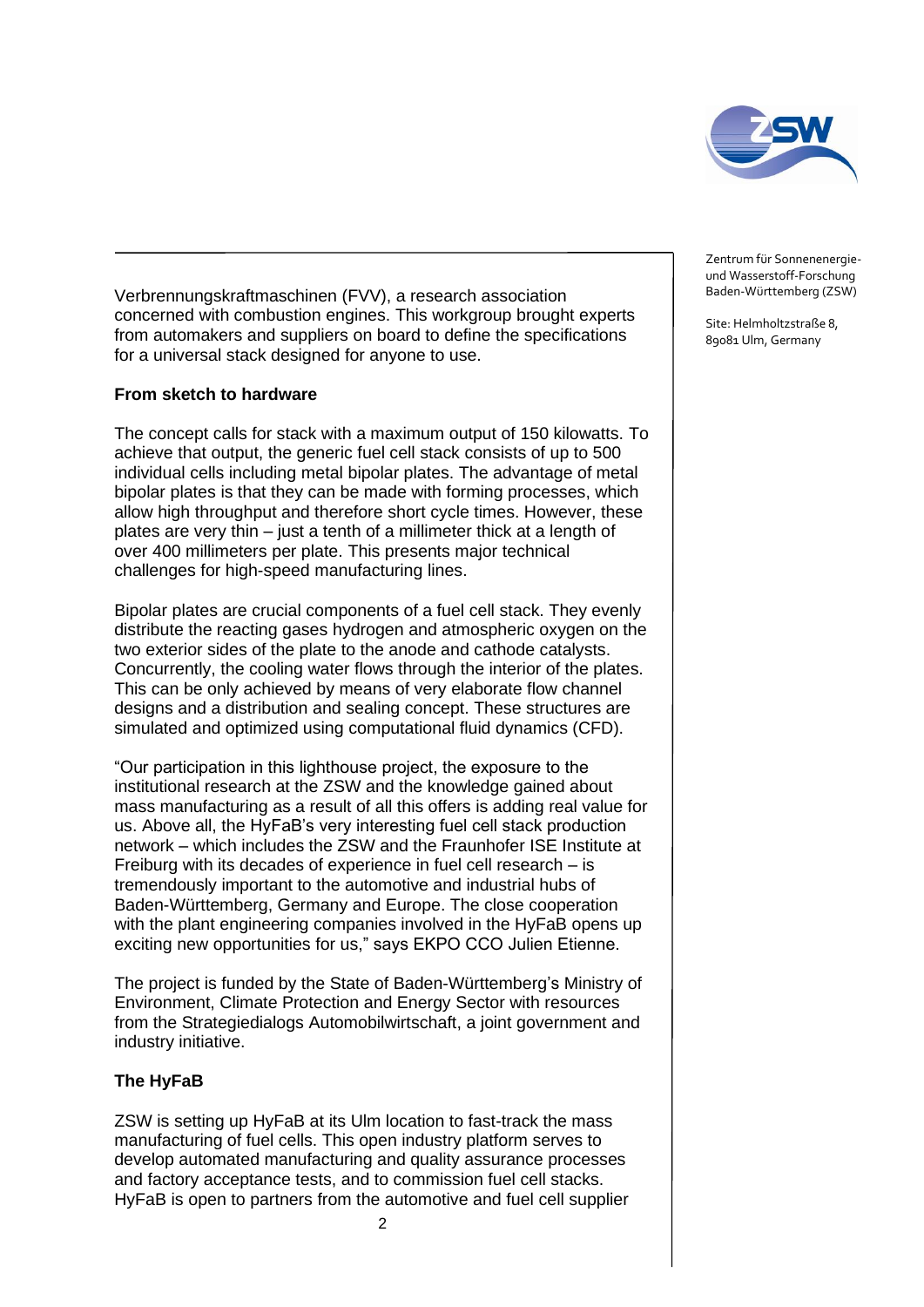

industries as well as mechanical and plant engineering companies, particularly small and medium-sized enterprises (SMEs).

HyFaB is a publicly funded project. The State of Baden-Württemberg's Ministry of Economic Affairs is providing 10.4 million euros to build a new 3,300 square-meter facility at the ZSW's Ulm site on Lise-Meitner-Strasse. Construction work officially commenced on February 9, 2021. The German Federal Ministry of Transport has announced to provide another 30 million euros for to pursue research into industrial manufacturing and processes. Freiburg-based Fraunhofer ISE and the German engineering federation VDMA are also involved in the HyFaB project alongside ZSW.

Link to the webcam at the HyFaB construction site (scroll to the bottom of page under the Ulm eLaB tab): [https://www.zsw-bw.de/ueber](https://www.zsw-bw.de/ueber-uns/standorte.html#c583)[uns/standorte.html#c583](https://www.zsw-bw.de/ueber-uns/standorte.html#c583)

#### **Climate-neutral with hydrogen and fuel cells**

Future demand for fuel cells will rise sharply for a number of reasons. One is that the European Union targets to be climate-neutral by 2050 and adopted the Green Deal in 2019 to this end. Germany is aiming for the same goal already by 2045. Green hydrogen is essential to this goal.

At least one trillion euros will be invested to put the European Green Deal into practice. The EU hydrogen strategy adopted on July 8, 2020, maps out two phases. The first term will runs until 2024 and sufficient capacity will have been installed for the conversion of up to six gigawatt of renewable electricity into green hydrogen. Another 40 gigawatts of generative capacity are to be added by 2030, with production rising up to ten million metric tons of hydrogen.

Renewable hydrogen and its synthetic derivatives such as e-kerosene are expected to be used on a large scale as early as 2030 in all sectors that are hard to decarbonize, such as manufacturing, air travel, heavy-duty trucking and shipping. This will drive demand for fuel cells, especially in the latter two sectors.

#### **Über das ZSW**

The Zentrum für Sonnenenergie- und Wasserstoff-Forschung Baden-Württemberg (Centre for Solar Energy and Hydrogen Research Baden-Württemberg, ZSW) is one of the leading institutes for applied research in the areas of photovoltaics, renewable fuels, battery technology, fuel cells and energy system analysis. There are currently around 280 scientists, engineers and technicians employed at ZSW's three locations in

Zentrum für Sonnenenergieund Wasserstoff-Forschung Baden-Württemberg (ZSW)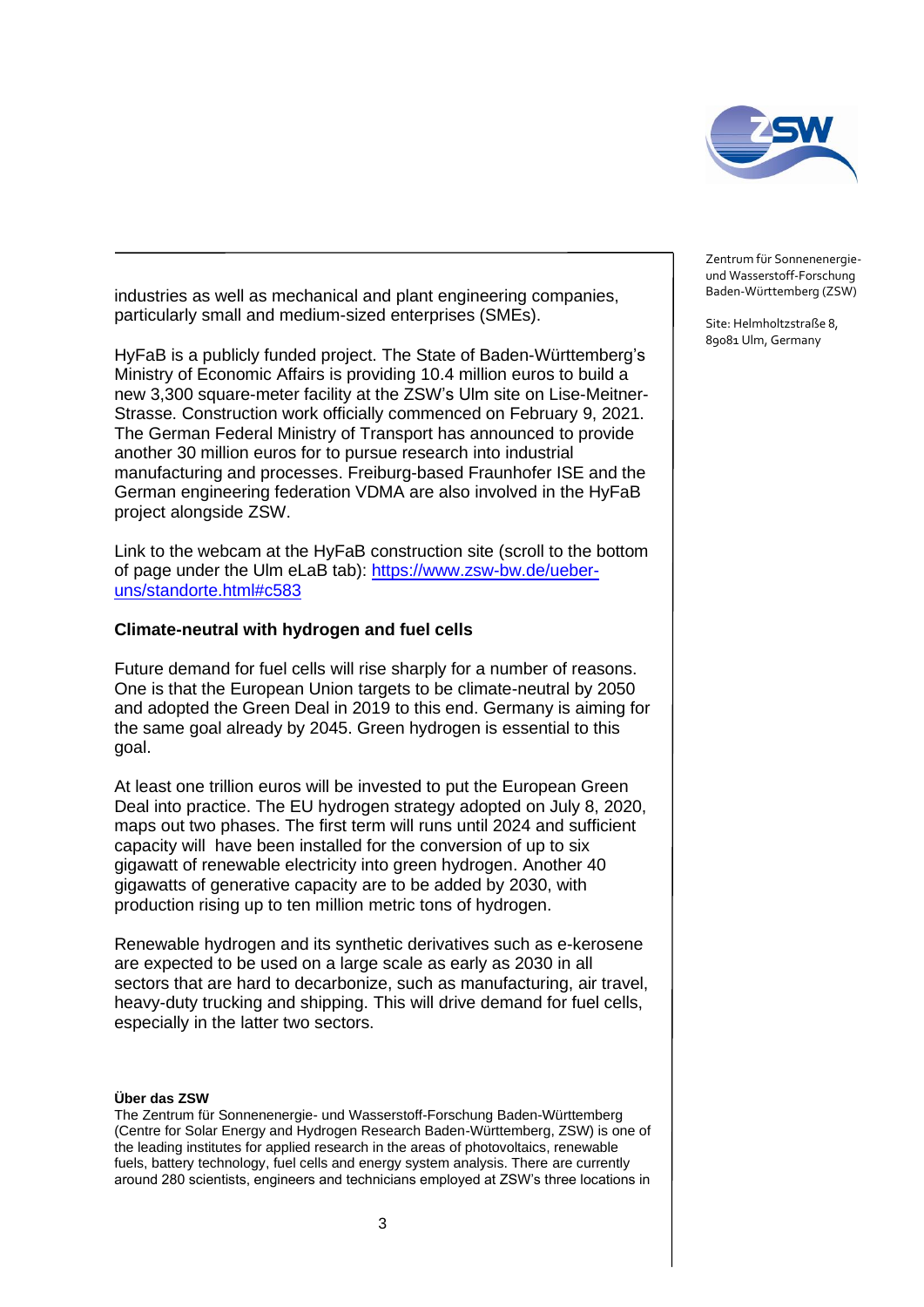

Stuttgart, Ulm and Widderstall. In addition, there are 100 research and student assistants.

#### **About EKPO Fuel Cell Technologies**

Based in Dettingen/Erms, Germany, EKPO Fuel Cell Technologies (EKPO) is a leading joint venture in the development and high-volume production of fuel cell stacks for carbon-neutral mobility. The company is a full-range supplier of fuel cell stacks and components used in passenger cars, light commercial vehicles, trucks, buses, and rail and marine applications. To this end, the company draws on the industrialization skills of two established international automotive suppliers, ElringKlinger and Plastic Omnium.

This joint venture's mission is to develop and mass-produce high-performance fuel cell stacks to advance the cause of carbon-neutral mobility – on the road, rails, water and off-road.

#### **Media Contact ZSW**

Tiziana Bosa, Zentrum für Sonnenenergie- und Wasserstoff-Forschung Baden-Württemberg (ZSW), Helmholtzstr. 8, 89081 Ulm, Tel.: +49 731 9530-601, Germany tiziana.bosa@zsw-bw.de, [www.zsw-bw.de](http://www.zsw-bw.de/)

Axel Vartmann, PR-Agentur Solar Consulting GmbH, Emmy-Noether-Str. 2, 79110 Freiburg, Germany Tel.: +49 761 380968-23, vartmann@solar-consulting.de, [www.solar-consulting.de](http://www.solar-consulting.de/)

#### **Media Contact EKPO**

Peter Renz, Corporate Communications, ElringKlinger AG, Max-Eyth-Str. 2, 72581 Dettingen/Erms Tel.: +49 7123 724-639, peter.renz@elringklinger.com [www.ekpo-fuelcell.de](file://///zstore10/org-hltz-s/Öffentlichkeitsarbeit/Medienarbeit/2021/PI_HyFaB-EKPO/An%20Vorstand%20mit%20EKPO/www.ekpo-fuelcell.de)



EKPO Fuel Cell Technologies is a leading joint venture in the field of development and large-scale production of fuel cell stacks for CO2Zentrum für Sonnenenergieund Wasserstoff-Forschung Baden-Württemberg (ZSW)